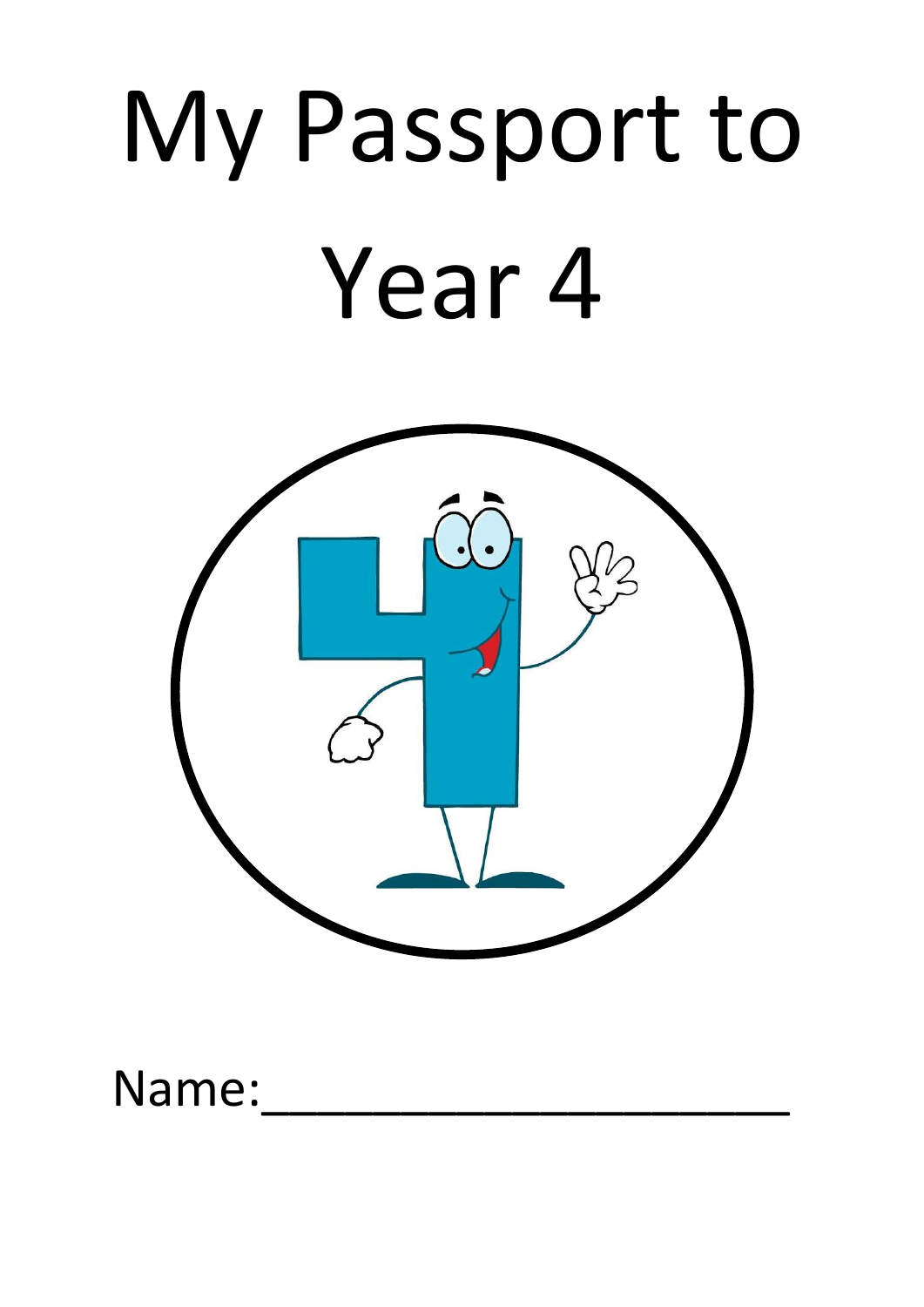#### **My teachers will be:** Ms Fiers and Mrs Pruden

**Equipment I will need (please name):**

- o Pencil case including: blue or black handwriting pen, pencil, rubber, 30cm ruler, glue stick, scissors, pencil sharpener which catches the shavings, white-board pen, red biro, highlighter, colouring resources (small selection for everyday work)
- o Small towel or blanket to act as a mat for lunch time and outdoor learning
- o Water bottle
- o Waterproof coat
- o Headphones/earbuds for ICT suite (in named pouch/bag) not wireless
- o Art apron old shirts are fine
- o Daily, healthy snack for morning break

#### **New routines**

In order to minimise movement around the school and ease cleaning of communal spaces, PE kits will be kept at home and worn for the duration of your PE days, in place of normal school uniform. **Your PE days will be Tuesdays and Thursdays.** Please ensure shorts are worn underneath jogging trousers and hoodies are provided for warmth during the day; trainers should be worn. Normal school uniform (see school website) will be worn on all other days; this includes school shoes. Wellies will not be needed for the start of term, we will request these as necessary.

#### **Holiday fun!**

You may like to try some of these activities during the holidays. Don't worry if it's raining, just find your wellies, a waterproof, an umbrella and an adult and off you go!

| Make a camp with sheets and pegs                                                 |
|----------------------------------------------------------------------------------|
| Maintain good handwashing routines – 20 seconds on entering and leaving home and |
| before food                                                                      |
| Keep up with your mindfulness yoga (cosmic kids)                                 |
| Send a postcard to your new teacher                                              |
| Keep a diary for a special part of the holiday                                   |
| Bake a cake and ice it                                                           |
| Practise tying your shoelaces quickly                                            |
| Create a 'wildlife hotel' in the garden                                          |
| Go on a bike ride                                                                |
| Complete the Petersfield Library Reading Challenge                               |
| Practise fastening my top button and tying my tie quickly                        |
| Practise skipping forwards and backwards                                         |
| And most of all, have fun, smile, laugh and relax!                               |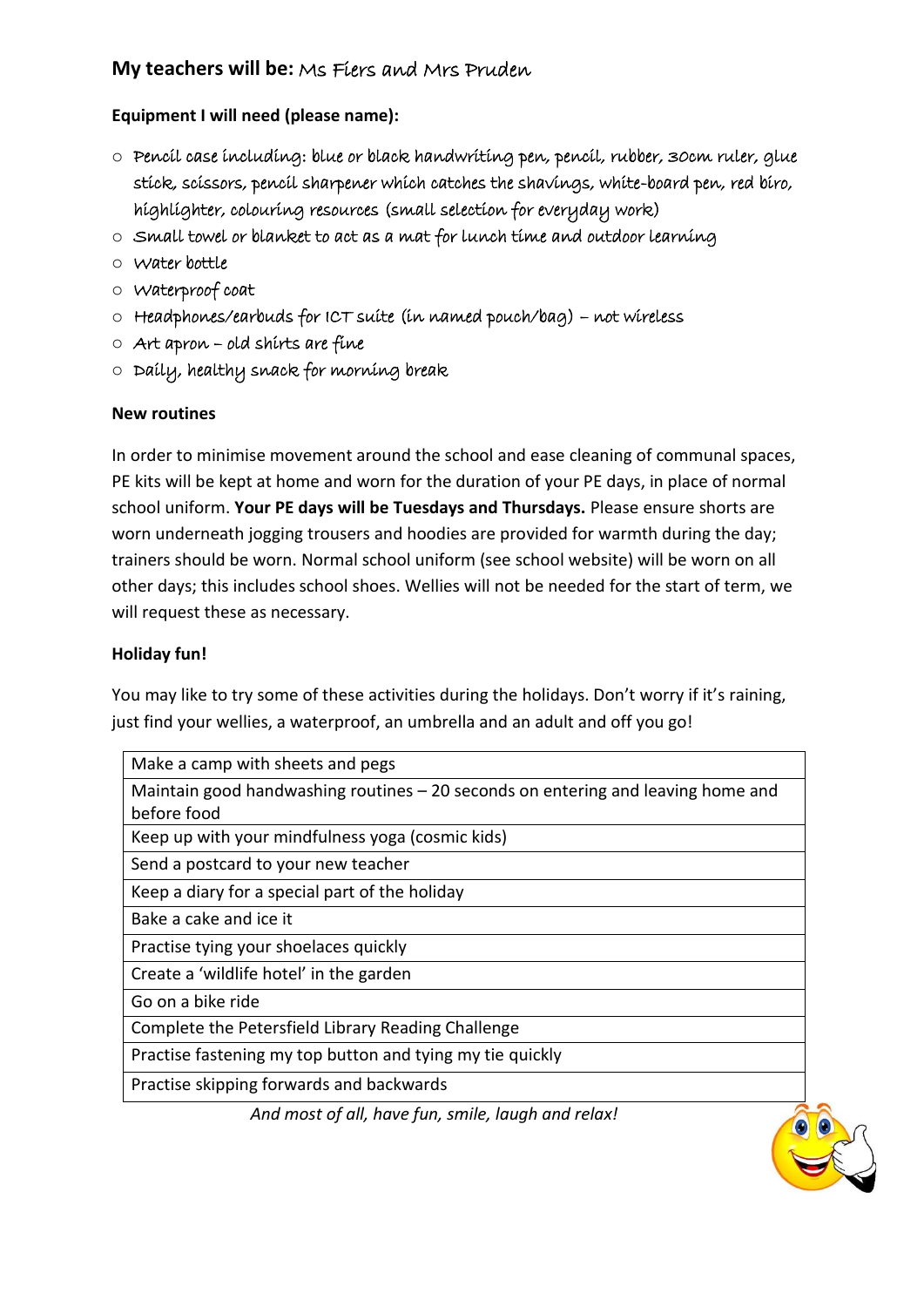### **Preparation for the first week back:**

During the first week you will be given the opportunity to be elected to various positions of responsibility. If you would like to put yourself forward for any of these, you will need to do a little preparation over the Summer Holidays as outlined below.



# **Remember, Housepoints will be awarded as follows:**

- Completion of termly Reading Challenge 25 points
- Golden Writing/Magnificent Maths 20 points
- Celebration certificates 10 points
- Representing the school 5 points
- Excellent work (not tests) 1-5 points
- Langrish Learners (active learning) 1-5 points
- Home Learning 1-5 points

# **Can you collect all 4 certificates next year?!**